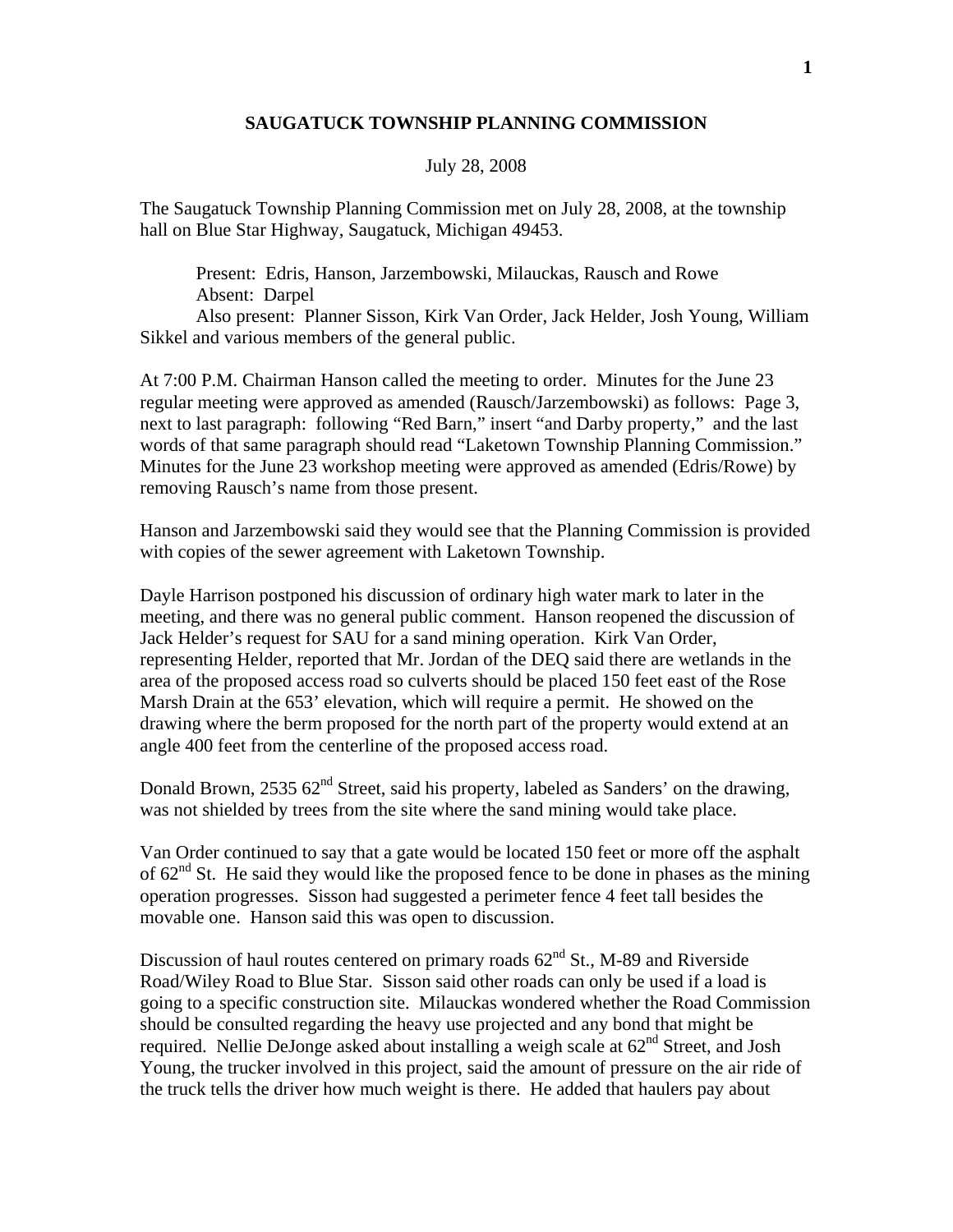\$4000 a year in road-use tax. Sisson said other than seasonal weight restrictions, there are no requirements other than that haulers use primary roads, and he didn't recall any posting of bonds. Further, jake brakes are limited to ½ mile from the site. Signs shall be posted at intervals to designate this as a mining site. The applicant chose the letter of credit of \$10,000 plus \$4000 per acre to be excavated each year over the alternative method explained in Sisson's Draft #2 of the Special Use Permit to Conduct a Sand Mining Operation. Hanson asked about monitoring wells, and Sisson said they would not be necessary. The pros and cons of slag as a surface for the access road were discussed. Josh Young said the dust would be controlled by water wagon, and if he is too busy, he would call Bruce Allen to spread brine. Van Order suggested water could be obtained from the Rose Drain, and shallow wells could be sunk, according to Helder. When Milauckas asked what the yardstick is for measuring when the dust control system is not being effective, Sisson said there is a DEQ standard for that. The berm to shield Brown's property would be outside the excavation limit line and would be retrievable when the mining is done.

At Edris' suggestion the standards in Sec. 40-740 were reviewed, to discover that the perimeter fence is required to be 6 feet high. Van Order suggested the fence be set up in the southwest part of the property until that area is mined and reclaimed, and proceeding in four phases, the fence would then be moved to the next section in a counter-clockwise manner. Hanson said the P.C. would have to know where the fences would be in order to complete the Special Use Permit document. There was some talk about the proposed access road being subsequently used for the agricultural operation. Hanson added that there will be an annual review of this operation to make sure it is done according to the conditions set.

Vicki Lepior, 2495  $62<sup>nd</sup>$  Street, explained her collection of photos showing surrounding properties owned and farmed by Jack Helder which are accessed by way of M-89, in an effort to convince the Planning Commission to require him to use other means of access to these 11 acres he wants to mine rather than the proposed access road.

Hanson reviewed points to be settled for the next draft of the Special Use Permit document: 1. The surface of the access road will be roto-milled asphalt. 2. Dust will be controlled by the water wagon (water to be obtained from the stream or shallow wells) or application of salt water. 3. There will be berms shielding the Lepior's and the Brown's properties. 4. The 6' fence needs to be pictured on the drawing as the phases of mining and reclamation progress. 5. No monitoring wells are needed. 6. There will be a fiveyear limit, with a possible extension. 7. A letter of credit will be required. Further discussion involved days and times of operation, correspondence with school hours, and speed limit of 15 mph.

Edris made a motion, supported by Rowe, to table the SAU for Helder's sand mining operation to the next meeting, pending a resolution of the phasing and an update of Draft #2 of the Special Use Permit. The motion carried.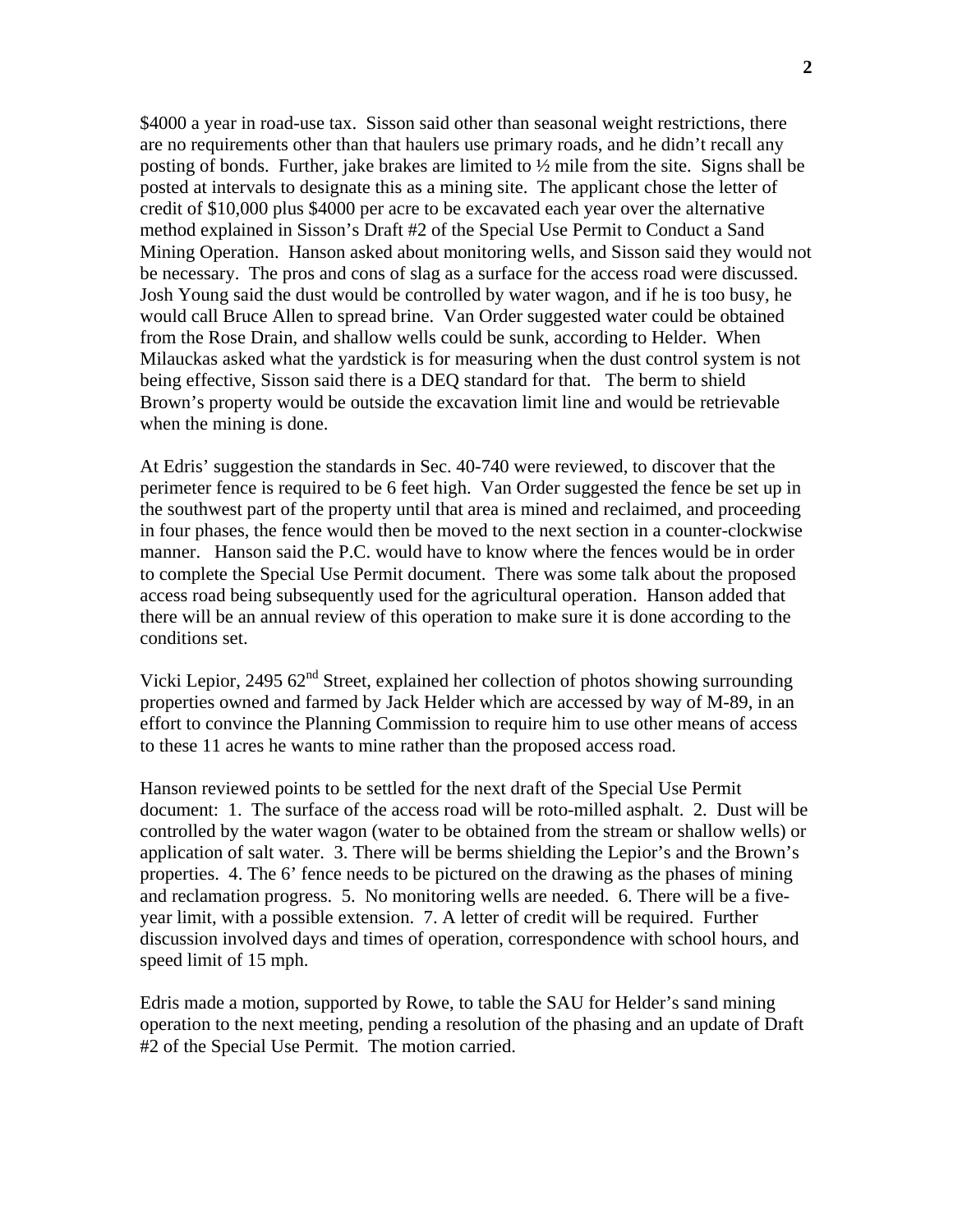After a brief recess, William Sikkel was introduced to present a revised drawing for Borland's application for SAU for 6471 Blue Star LLC professional building. Milauckas recused himself from the Commission. Sikkel explained that a portion of the existing building is used as a real estate office and vacation property management. Questions arose at the hearing on this SAU about access, parking, exterior lighting, landscaping, easements, and the unusual shape of the property. He submitted a revised site plan showing restricted access from Blue Star and parking spaces. He said no new lighting was proposed. He referred to an alternative drawing done by Sisson, which eliminated parking in front of the building, and said his client was agreeable with it, except for the parking in an easement on the west side of the building which he had no authority to use. Instead, he said they would extend the eastside parking to the north property line, making 13 spaces. Easements were explained at length as having every characteristic of ownership. If trees or bushes are taken out, replacements should be provided with evergreens or native species, and the extension of the parking lot should include a filtering process for run-off to Goshorn Creek. A revised drawing will be required.

Edris made a motion, supported by Rowe, to table the SAU for 6471 Blue Star LLC professional building to the next meeting, pending an update on plans to address the issues raised by Sisson. The motion carried.

Milauckas rejoined the Commission, and Hanson asked Sisson to explain the process for creating the Central Lakeshore Sub Area. Sisson said the Planning Commission should refine the draft for the Master Plan for that area, submit it to the Township Board which will decide whether the document is suitable for review by other municipalities and release it for that review. Those municipalities will have sixty days to comment upon it. The Planning Commission then sets a date for the public hearing, and afterwards the Township Board may retain the right to approve it or allow the Planning Commission final approval. In the discussion of the draft, a few minor changes were made, including the addition of a final sentence to Section 2.0: "Any additional road blockages either north or south of existing washouts will cause isolation of homes and businesses from emergency vehicles." Sisson suggested adding maps to the document.

Dayle Harrison, who attended the meeting to discuss how to determine the Ordinary High Water Mark, said he needed more time, but generally what he thought was needed was the deletion of the definitions of "Water's Edge" and "River's Edge" from the Zoning Ordinance. They should be replaced by "Ordinary High Water Mark" He added that the 579.8-foot elevation referred to doesn't belong either. He explained that the OHWM is different as you progress up river, and this affects how you measure the required 75' setback. The Commissioners referred to the International Great Lakes Datum (IGLD) 1985 pamphlet, which Hanson said should be in effect until 2012 Milauckas maintained that the OHWM will vary with long-term drought or flood conditions, and he preferred an elevation. Hanson said the elevation measurement should be associated with the year of effectiveness, but he was dubious about trying to change the Ordinance very soon.

A workshop meeting to discuss the Anti-funneling Ordinance was set for Thursday, August 7, from 4:00 to 6:00 P.M.